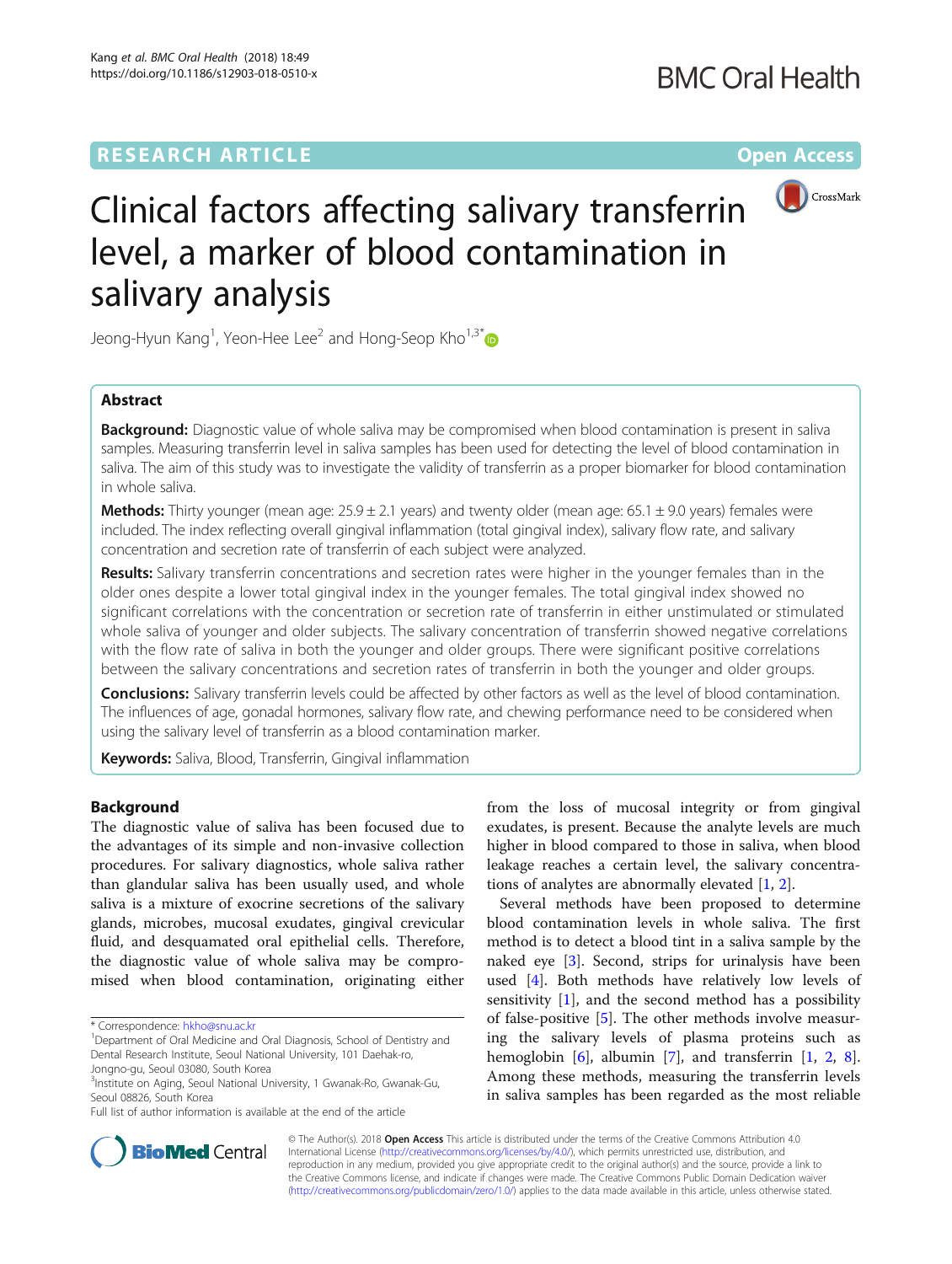method for detecting the level of blood contamination in saliva. However, recent research findings have suggested that this method may also have drawbacks in clinical and research applications  $[9-13]$  $[9-13]$  $[9-13]$  $[9-13]$ . Thus, the aim of study was to investigate whether salivary transferrin level could be a proper marker for the level of blood contamination in whole saliva samples.

# **Methods**

### Participants

To investigate the factors that could influence salivary levels of transferrin, we re-analyzed the data from our two previous papers [[10](#page-3-0), [14\]](#page-4-0). One study explored changes in salivary hormones throughout the menstrual cycle in 30 younger healthy females (mean age:  $25.9 \pm 2.1$  years) [[10](#page-3-0)]. The other investigated salivary cytokine levels in patients with a specific oral mucosal pain condition [[14](#page-4-0)]. This study included 20 healthy age-matched females as a control group (mean age:  $65.1 \pm 9.0$  years). We re-analyzed the data from the 30 younger women from the first study and the 20 older women (the control group) from the second study. For younger females, the data obtained in their follicular phases, when oral examinations including measuring the gingival index were conducted, were used in the present study.

# Clinical evaluation

In both studies, the subjects received oral examinations and were confirmed to have intact oral mucosal integrity and no oral mucosal diseases. The extent of gingival inflammation was evaluated by the total gingival index, a modified version of Löe's gingival index, which reflects sum of gingival inflammation of all remained teeth. To obtain the total gingival index, four gingival areas (facial, mesial, distal, and lingual) adjacent to each tooth were assessed and were given a score from 0 to 3. The scores from the four areas of each tooth were totaled and divided by four to give an average score for each tooth. By adding the average scores from all teeth, the total gingival index for each individual was obtained.

#### Collection of whole saliva samples

In both studies, the same methods were used to collect saliva samples. Saliva samples were collected in the morning to reduce circadian variations in salivary compositions. Participants were instructed to abstain from eating and drinking for about two hours prior to the collection of samples. Unstimulated whole saliva (UWS) was collected for 10 min by the spitting method. Stimulated whole saliva (SWS) was collected for 5 min with the chewing of 1 g of gum base. The flow rates were expressed as mL/min.

# Determination of blood contamination in saliva samples

In both studies, the transferrin levels in saliva samples were determined by the enzyme immunoassay method using the same commercial kits (Salimetrics, State College, PA, USA). Secretion rates of transferrin were calculated by multiplying the salivary flow rates and their corresponding concentrations of transferrin.

#### **Statistics**

Based on the Kolmogorov-Smirnov normality test, the data were normally distributed; therefore, parametric tests were applied. The Student's t-test and Pearson's correlation analysis with Bonferroni's correction were used. P-values less than 0.05 were considered statistically significant.

# Results

# Age, oral conditions, salivary flow rate, and concentration and secretion rate of transferrin

The total gingival indices which reflect the degree of overall gingival inflammation were significantly lower  $(P< 0.001)$  and the tooth number was significantly higher ( $P = 0.003$ ) in the younger females than in the older ones. However, transferrin concentrations were higher in the younger females than in the older ones, although there was no statistically significant difference. Because of their higher salivary flow rates, the secretion rates of transferrin were significantly higher in the younger females in both UWS ( $P < 0.001$ ) and SWS (P < 0.001) (Table [1](#page-2-0)).

# Correlations among total gingival index, salivary flow rate, and concentration and secretion rate of transferrin in UWS and SWS

The total gingival index had no significant positive correlation with either the concentration or secretion rate of transferrin in both UWS and SWS of younger and older female subjects (Table [2\)](#page-2-0). However, the correlation coefficient was  $0.462$  ( $P = 0.010$ ) between the total gingival index and the concentration of transferrin in the SWS from the younger females (Table [2\)](#page-2-0). The salivary concentration of transferrin showed negative correlations with the flow rate of saliva in both the younger and older groups, but significant differences were found only in SWS in both younger  $(r = -0.506, P = 0.004)$ and older  $(r = -0.644, P = 0.004)$  participants. There were significant positive correlations between the salivary concentrations and secretion rates of transferrin for both UWS and SWS of younger and older groups  $(P < 0.001)$  (Table [2](#page-2-0)).

# **Discussion**

From the results of the present study, several factors which could influence the level of transferrin in whole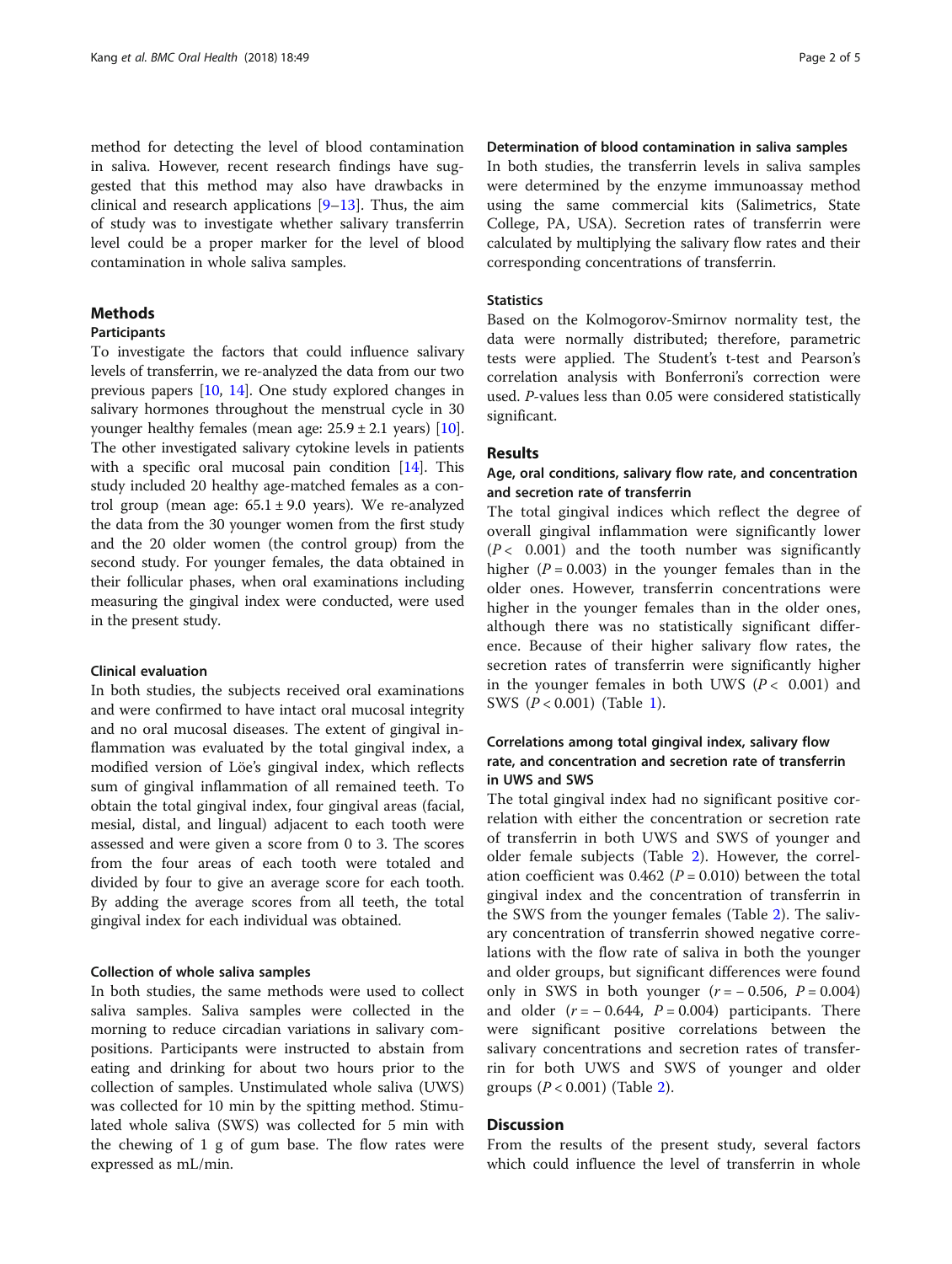|                                        |            | Younger $(n = 30)$ | Older $(n = 20)$ | $P$ value    |
|----------------------------------------|------------|--------------------|------------------|--------------|
| Age (years)                            |            | $25.9 \pm 2.1$     | $65.1 \pm 9.0$   | $< 0.001$ ** |
| Tooth number                           |            | $28.0 \pm 2.0$     | $24.9 \pm 6.0$   | $0.003***$   |
| Total gingival index                   |            | $17.7 \pm 16.0$    | $23.2 \pm 10.6$  | $< 0.001$ ** |
| Flow rate (mL/min)                     | <b>UWS</b> | $0.46 \pm 0.27$    | $0.20 \pm 0.16$  | 0.078        |
|                                        | <b>SWS</b> | $1.54 \pm 0.48$    | $0.83 \pm 0.43$  | 0.556        |
| Concentration of transferrin (mg/dL)   | <b>UWS</b> | $1.16 \pm 0.96$    | $0.65 \pm 0.82$  | 0.357        |
|                                        | <b>SWS</b> | $0.49 \pm 0.38$    | $0.29 \pm 0.30$  | 0.227        |
| Secretion rate of transferrin (µq/min) | <b>UWS</b> | $4.18 \pm 2.87$    | $0.90 \pm 0.84$  | $< 0.001$ ** |
|                                        | SWS        | $6.62 \pm 4.44$    | $1.62 \pm 0.90$  | $< 0.001$ ** |
|                                        |            |                    |                  |              |

<span id="page-2-0"></span>Table 1 Age, oral conditions, salivary flow rate, and concentration and secretion rate of transferrin in younger and older female subjects

UWS, unstimulated whole saliva; SWS, stimulated whole saliva

Total gingival index reflects the degree of overall gingival inflammation in the oral cavity

Secretion rates of transferrin were calculated by multiplying the flow rates of saliva and their corresponding concentrations of transferrin

The results in the table are from our two previous studies. The data from younger females were adapted from Lee et al. [[10\]](#page-3-0) and those from older females were adapted from Suh et al.  $[14]$  $[14]$ <br>\*\* $P < 0.01$  by the Student's t-test

saliva could be derived. Because the subjects had intact mucosal integrity, gingival inflammation might be the only source of blood contamination in saliva samples. The total gingival indices were lower in the younger females than in the older ones, but transferrin concentrations were higher in the younger females than in the older ones. There are two possible reasons for these results. Primarily, younger individuals may exhibit better transferrin synthesis compared to older ones. One previous report mentioned an age-related decrease in salivary transferrin levels [[13\]](#page-4-0), which supports our results. Second, the levels of gonadal hormones and the state of menopause might affect the synthesis of transferrin, an iron-containing protein. In the proliferative phase such as the follicular and ovulatory phases, the level of transferrin in blood needs to be elevated to cope with the increased demand of the active metabolism of proliferating endometrial cells  $[12]$  $[12]$ . Thus, post-menopausal women showed decreased transferrin levels in blood compared to pre-menopausal women [[9\]](#page-3-0). Interestingly, our previous study showed that the salivary concentration of transferrin during the ovulatory phase was higher than those during other phases, although there were no statistically significant differences  $[10]$  $[10]$  $[10]$ . Therefore, the influences of age and gonadal hormones could explain the higher concentrations and secretion rates of salivary transferrin in the younger females compared to the older ones despite the lesser degree of gingival inflammation in the younger subjects. Additionally, one animal study proposed endogenous transferrin synthesis in parotid

| Table 2 Correlations among total gingival index, salivary flow rate, and concentrations and secretion rates of transferrin in UWS and |  |  |  |
|---------------------------------------------------------------------------------------------------------------------------------------|--|--|--|
| SWS in younger and older females                                                                                                      |  |  |  |

|                              | Flow rate | Concentration<br>of transferrin | Secretion rate<br>of transferrin | Flow rate                 | Concentration<br>of transferrin | Secretion rate<br>of transferrin |  |
|------------------------------|-----------|---------------------------------|----------------------------------|---------------------------|---------------------------------|----------------------------------|--|
| In UWS of younger females    |           |                                 |                                  | In SWS of younger females |                                 |                                  |  |
| Total gingival index         | $-0.246$  | 0.109                           | $-0.122$                         | $-0.341$                  | 0.462                           | 0.325                            |  |
| Flow rate                    |           | $-0.455$                        | 0.119                            |                           | $-0.506$ <sup>*</sup>           | $-0.110$                         |  |
| Concentration of transferrin |           |                                 | $0.666$ <sup>**</sup>            |                           |                                 | $0.879**$                        |  |
| In UWS of older females      |           | In SWS of older females         |                                  |                           |                                 |                                  |  |
| Total gingival index         | 0.004     | 0.109                           | 0.283                            | 0.209                     | 0.059                           | 0.041                            |  |
| Flow rate                    |           | $-0.352$                        | 0.062                            |                           | $-0.644$ <sup>*</sup>           | $-0.360$                         |  |
| Concentration of transferrin |           |                                 | $0.847***$                       |                           |                                 | $0.809**$                        |  |

UWS, unstimulated whole saliva; SWS, stimulated whole saliva

Total gingival index reflects the degree of overall gingival inflammation in the oral cavity

Secretion rates of transferrin were calculated by multiplying the flow rates of saliva and their corresponding concentrations of transferrin The results in the table are from our previous studies [[10](#page-3-0), [14\]](#page-4-0)

 $P^*P$  < 0.0083,  $P^*P$  < 0.0017 by the Pearson's correlation analysis with Bonferroni's correction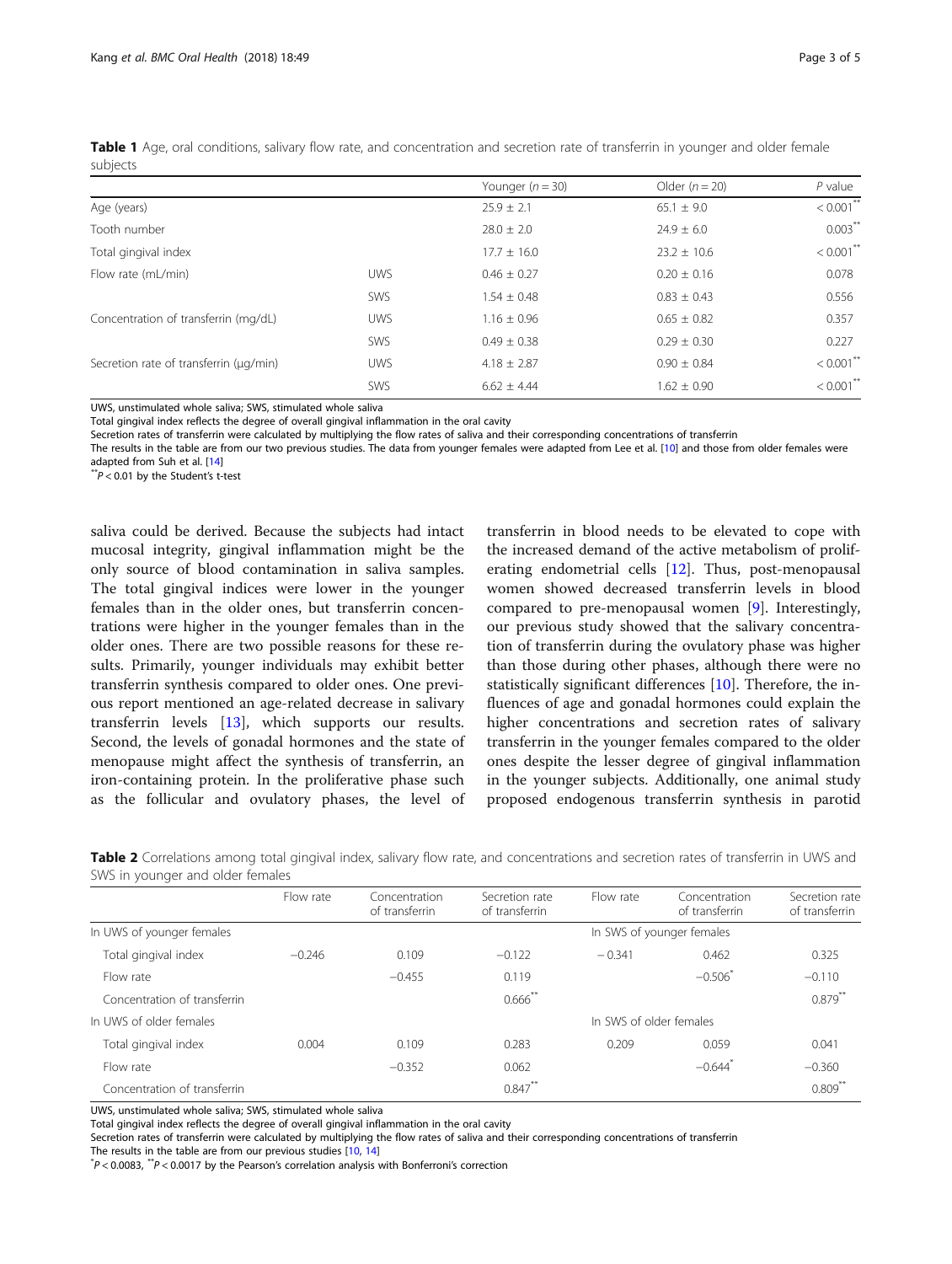<span id="page-3-0"></span>acinar cells and active transportation of transferrin to parotid acinar cells after its synthesis in hepatic cells [11], suggesting that transferrin in whole saliva may not be solely a product of blood.

We found that the concentrations of transferrin in UWS were higher than those in SWS. The salivary concentrations of transferrin also had negative correlations with the flow rates of saliva. These results indicate that salivary flow rate affects the level of transferrin in saliva and that dilution effects occur in the stimulated condition.

The total gingival index showed no positive correlation with transferrin concentration in either UWS or SWS, but the correlation coefficient between the total gingival index and the concentration of transferrin was close to the statistical significant level only in the SWS of the younger females. The younger females may have had better chewing performance during the collection of SWS, because the younger females had more teeth than the older ones and usually younger adults had a greater biting force than older ones. Therefore, the possibility of the leakage of gingival exudates into saliva during chewing could be higher in the younger females as compared to the older ones. Tooth mobility during chewing could give rise to increased blood vessel transudation, which could be related to increases in exudates from the gingival crevice, and could ultimately increase the level of blood contamination in saliva [\[15](#page-4-0)].

#### Conclusions

Diagnostic studies using saliva usually include quantitative analyses of whole saliva samples, and the reliability and validity of salivary data are affected by the level of blood contamination in these saliva samples. When using the salivary level of transferrin as a blood contamination marker, the influences of age, gonadal hormones, salivary flow rate, and chewing performance need to be considered. Further studies are also needed to identify better markers for detecting blood contamination in saliva samples.

#### Abbreviations

SWS: Stimulated whole saliva; UWS: Unstimulated whole saliva

#### Acknowledgements

Not applicable

#### Funding

This research was supported by the National Research Foundation of Korea (NRF) grant funded by the Korea government (MSIP) (No. 2016R1A2B4007286) and the NRF grant, through the Oromaxillofacial Dysfunction Research Center for the Elderly (No. 2016–929358) at Seoul National University in Korea.

#### Availability of data and materials

The datasets used and/or analysed during the current study are available from the corresponding author on reasonable request.

#### Authors' contributions

JHK designed the study, re-analyzed the data, and drafted the paper. YHL re-analyzed the data and drafted the paper. HSK designed the study, supervised all of the procedures, re-analyzed the data, and wrote the manuscript. All authors revised the manuscript and approved the final version.

#### Ethics approval and consent to participate

This study was performed based on the re-analysis of data from two previous papers the corresponding author (HSK) published. Both previous studies were approved by the Institutional Review Board of the Seoul National University Dental Hospital (CRI08004 on 25 January, 2008 and CRI13012 on 8 August, 2013, respectively), and informed consent was obtained from all participants.

#### Consent for publication

Not applicable.

#### Competing interests

The authors declare that they have no competing interests.

#### Publisher's Note

Springer Nature remains neutral with regard to jurisdictional claims in published maps and institutional affiliations.

#### Author details

<sup>1</sup>Department of Oral Medicine and Oral Diagnosis, School of Dentistry and Dental Research Institute, Seoul National University, 101 Daehak-ro, Jongno-gu, Seoul 03080, South Korea. <sup>2</sup>Department of Orofacial Pain and Medicine, Kyung Hee University Dental Hospital, 613 Hoegi-dong, Dongdaemun-gu, Seoul 130-701, South Korea. <sup>3</sup>Institute on Aging, Seoul National University, 1 Gwanak-Ro, Gwanak-Gu, Seoul 08826, South Korea.

#### Received: 12 July 2017 Accepted: 14 March 2018 Published online: 21 March 2018

#### References

- 1. Kivlighan KT, Granger DA, Schwartz EB, Nelson V, Curran M, Shirtcliff EA. Quantifying blood leakage into the oral mucosa and its effects on the measurement of cortisol, dehydroepiandrosterone, and testosterone in saliva. Horm Behav. 2004;46:39–46.
- 2. Schwartz EB, Granger DA. Transferrin enzyme immunoassay for quantitative monitoring of blood contamination in saliva. Clin Chem. 2004;50:654–6.
- 3. Goncharov N, Katsya G, Dobracheva A, Nizhnik A, Kolesnikova G, Herbst V, Westermann J. Diagnostic significance of free salivary testosterone measurement using a direct luminescence immunoassay in healthy men and in patients with disorders of androgenic status. Aging Male. 2006;9:111–22.
- 4. Mazur A, Edelbrock SE. Sex differences in testosterone response to a video game contest. Evol Hum Behav. 1997;18:317–26.
- 5. Gertz M. Saliva on Hemastix produces false-positive results for blood. N Engl J Med. 1983;308:1602.
- 6. Celecova V, Kamodyova N, Tothova L, Kudela M, Celec P. Salivary markers of oxidative stress are related to age and oral health in adult non-smokers. J Oral Pathol Med. 2013;42:263–6.
- 7. Oppenheim GG. Historical perspectives and present. In: Wong DT, editor. Salivary diagnostics. Ames: Wiley-Blackwell; 2008. p. 79–93.
- 8. Kivlighan KT, Granger DA, Schwartz EB. Blood contamination and the measurement of salivary progesterone and estradiol. Horm Behav. 2005; 47:367–70.
- Kim C, Nan B, Kong S, Harlow S. Changes in iron measures over menopause and associations with insulin resistance. J Women's Health (Larchmt). 2012: 21:872–7.
- 10. Lee YH, Kim YY, Chang JY, Kho HS. Changes in oral mucosal MUC1 expression and salivary hormones throughout the menstrual cycle. Oral Dis. 2015;21(8):962.
- 11. Nashida T, Yoshie S, Imai A, Shimomura H. Transferrin secretory pathways in rat parotid acinar cells. Arch Biochem Biophys. 2009;487:131–8.
- 12. Parmar T, Gadkar-Sable S, Savardekar L, Katkam R, Dharma S, Meherji P, Puri CP, Sachdeva G. Protein profiling of human endometrial tissues in the midsecretory and proliferative phases of the menstrual cycle. Fertil Steril. 2009;92:1091–103.